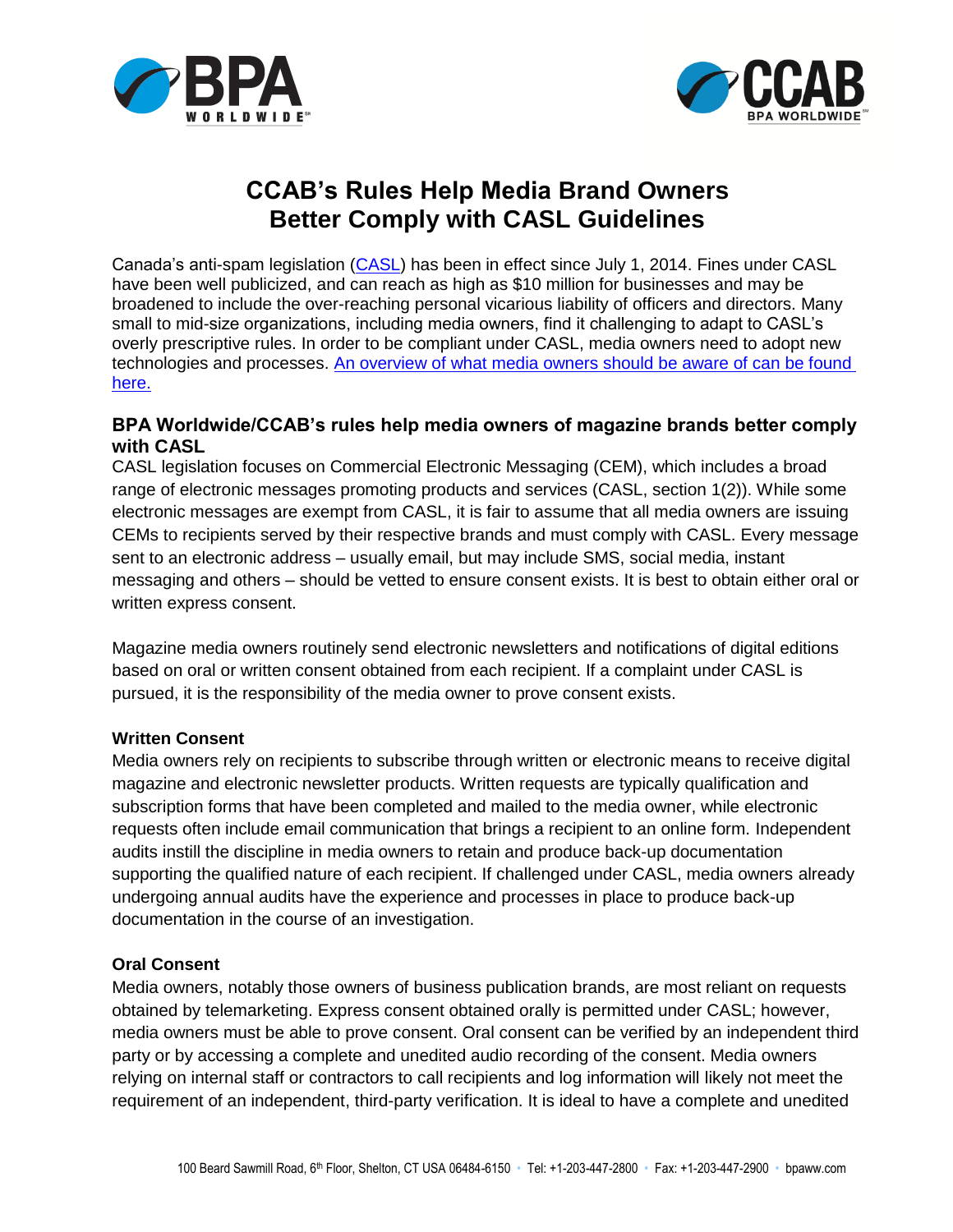



audio recording of the conversation. BPA Worldwide and its Canadian division (CCAB) rules require magazine media owners to record the entire conversation of all outbound telecom campaigns. Auditors listen to entire recordings in which express consent has been obtained for each subscriber in our audit test, and may inspect phone bills and logs to verify calls.

As a measure to fight industry fraud and create greater trust in the marketplace, BPA/CCAB took the position in 2008 requiring subscriptions (print and digital) obtained by telephone be recorded to enhance the viability of telemarketing requests and garner greater recognition amongst media buyers. This resulted in two unintended benefits that concern CASL:

#### **Proving requests**

Media owners are in a position to concretely prove recipient requests when challenged. There have been cases of individuals who have challenged media owners to prove that they have opted-in to receive electronic communications. These challenges are quickly resolved once recordings are replayed to prove the recipient had opted in to receive electronic communication. If challenged under CASL, a precedent exists for media owners to quickly and concretely prove express consent was obtained.

### **Limiting liability**

Media owners outsource the majority of their outbound phone campaigns to third-party telemarketing companies. Mandatory telemarketing recordings allow media owners to monitor the quality and efficiency of these campaigns, specifically if the conditions of the contract were met. Media owners are in a much better position to limit their liability under CASL by monitoring the quality of recorded calls. If for example, a media owner were to sample a campaign's calls to discover that a telemarketer did not obtain express consent, liability can be limited by not sending electronic messages to those individuals.

While CASL regulations can be daunting, audited media brands, particularly those audited by BPA/CCAB, are better positioned to provide supporting back-up documentation. Mandatory telemarketing recording is a sound business practice that media owners can employ to limit their liability under CASL. The ability to retain and quickly produce documentation and call recordings to prove written and oral express consent will likely be required as part of any investigation under CASL.

All media brand owners, whether they are based in Canada or elsewhere, should be extremely careful when sending emails. Every media owner should conduct a full assessment of their electronic communication practices to determine the scope of changes to be made with policies, procedures and technologies. [Independent organizations, including BPA/CCAB's CASL -](http://www.bpaww.com/Bpaww_com/HTML/about_bpa/industry_news/2014/CASL%20Compliance%20service%20launched%20by%20BPA%20Worldwide.pdf) Guard, [provide compliance checks to mitigate media owners' liability in the event of a CASL infraction.](http://www.bpaww.com/Bpaww_com/HTML/about_bpa/industry_news/2014/CASL%20Compliance%20service%20launched%20by%20BPA%20Worldwide.pdf)

To learn more about CASL – Guard, BPA/CCAB's service to assess and reduce risk under CASL, or BPA/CCAB's media audits, please contact [Tim Peel.](mailto:mpeel@bpaww.com?subject=CASL%20compliancy) The contents described above are intended to be used as an aide for compliancy under CASL, and should not be construed as formal advice which should solely be relied on.